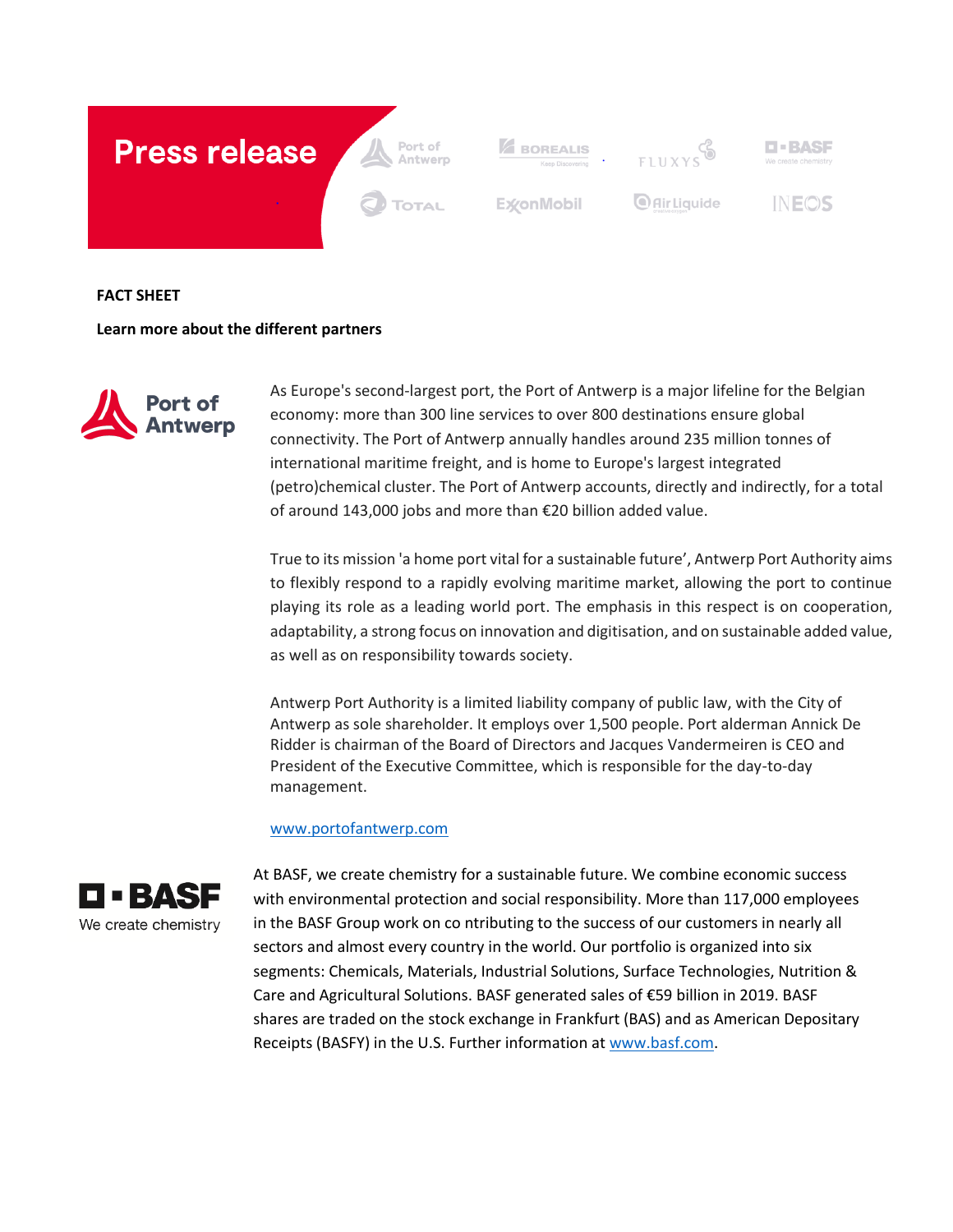## **O** Air Liquide

Air Liquide in Benelux comprises subsidiaries active in the production, distribution, and sale of industrial and medical gases, technologies and services of the Air Liquide Group through three of its sectors of activity: Large Industries, Industrial Merchant and Electronics.

Founded in Belgium in 1906 and in the Netherlands in 1913 and in Luxembourg in 1931, Air Liquide currently operates 27 industrial sites throughout the Benelux. The Group currently employs approximately 1,200 people in this region, all activities taken together, and it supplies more than 65,000 customers and patients. Air Liquide in Benelux also operates the largest pipeline network in Europe, stretching 2,250 kilometers, which supplies the industrial basins from Mons to Rotterdam.



Total is a broad-energy company that produces and markets fuels, natural gas and lowcarbon electricity. Our 100,000 employees are committed to better energy that is safer, more affordable, cleaner and accessible to as many people as possible. Active in more than 130 countries, our ambition is to become the responsible energy major.



Borealis is a leading provider of innovative solutions in the fields of polyolefins, base chemicals and fertilizers. With its head office in Vienna, Austria, the company currently has more than 6,900 employees and operates in over 120 countries. Borealis generated EUR 8.1 billion in sales revenue and a net profit of EUR 872 million in 2019. Mubadala, through its holding company, owns 64% of the company, with the remaining 36% belonging to Austria-based OMV, an integrated, international oil and gas company. Borealis provides services and products to customers globally, in collaboration with Borouge, a joint venture with the Abu Dhabi National Oil Company (ADNOC) and with Baystar™, a joint venture with Total in Texas, USA. www.borealisgroup.com



Headquartered in Belgium, Fluxys is a fully independent gas infrastructure group with 1,200 employees active in gas transmission & storage and liquefied natural gas terminalling. Through its associated companies across Europe Fluxys operates 7,600 kilometers of pipeline and liquefied natural gas terminals totalling a yearly throughput capacity of 29 billion cubic meters. Among Fluxys' subsidiaries is Euronext listed Fluxys Belgium, owner and operator of the infrastructure for gas transmission & storage and liquefied natural gas terminalling in Belgium.

As a purpose-led company Fluxys together with all its stakeholders contributes to a better society by shaping a bright energy future. Building on the unique assets of gas infrastructure and its commercial and technical expertise, Fluxys is committed to accommodate hydrogen, biomethane or any other carbon-neutral energy carrier of the future.



INEOS is a global manufacturer of petrochemicals, specialty chemicals and oil products. In 20 years, the Company has grown into a global player: its production network spans 183 sites in 26 countries throughout the world.